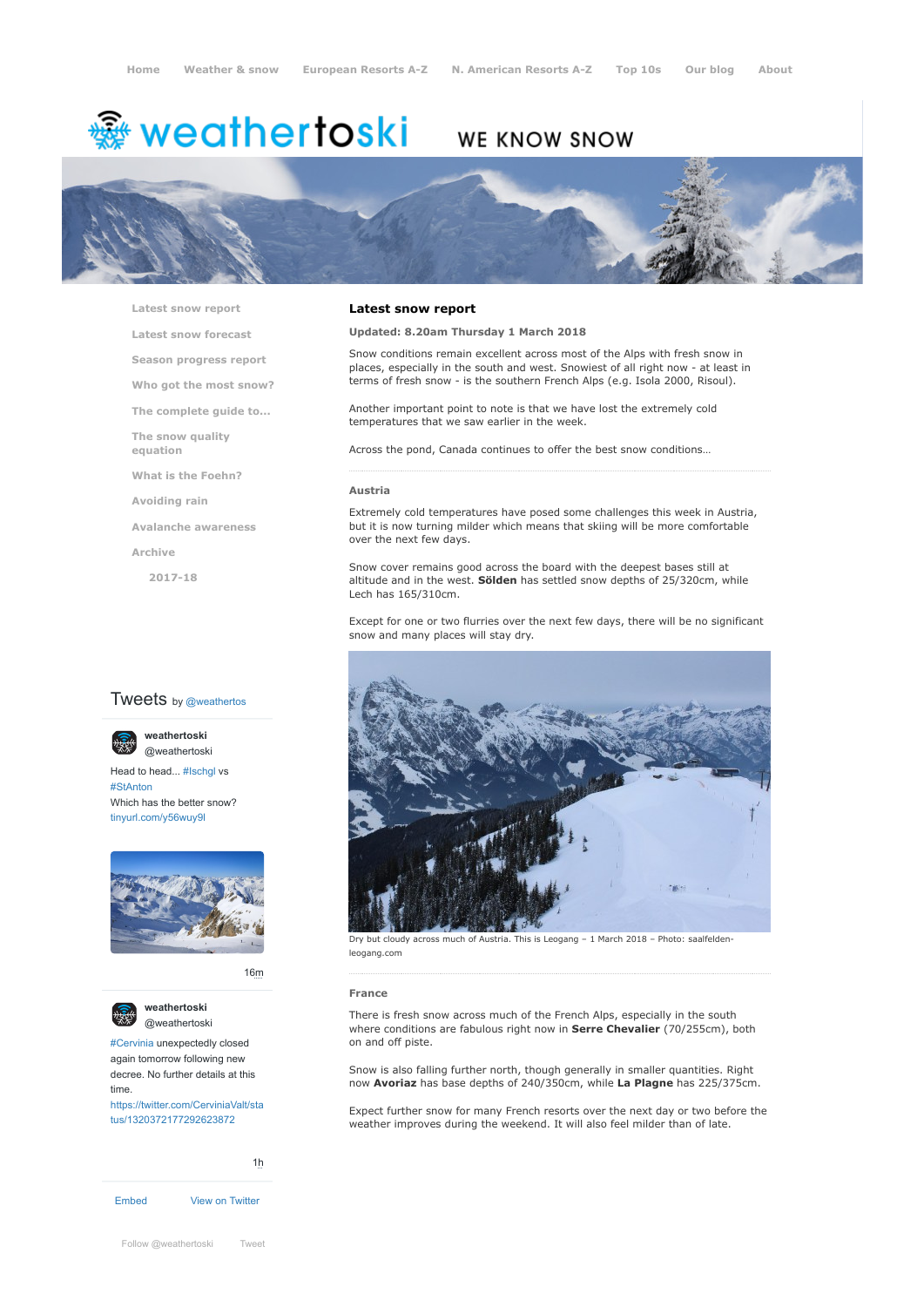

Tailor-made ski holidays and short breaks to some of the finest hotels in the Alps

020 3397 8450





#### **Contact us...**

**Got a burning question about weather or snow conditions in the Alps?** [Contact us](https://www.weathertoski.co.uk/about-1/contact-us/) and we'll do our best to answer it...

E: [info@weathertoski.co.uk](mailto:fraser@weathertoski.co.uk)

T: +44 (0)20 3151 3154

[Website terms of use](https://www.weathertoski.co.uk/about-1/website-terms-of-use/)

[Privacy notice](https://www.weathertoski.co.uk/about-1/privacy-notice/)



Lots of fresh snow in the southern French Alps. This is Les Orres – 1 March 2018 – Photo: lesorres.com

#### **Italy**

Snow conditions remain excellent across most Italian resorts, with even some powder to be had in the far south-west, where **Sestriere** has base depths of 80/200cm and **Bardonecchia** has 70/200cm.

Further east, conditions are also good in **Livigno** (96/121cm), especially onpiste, and in **Selva** (50/130cm) despite little recent snowfall.

Expect some snow in places over the next day or two, especially in the west, but also plenty of dry weather and much milder temperatures than of late.



Fresh snow in the western Italian Alps. This is Sestriere – 1 March 2018 – Photo: vialattea.it

#### **Switzerland**

Snow conditions remain excellent across just about all Swiss resorts, especially on-piste. **Klosters** has 120/240cm of snow depending on altitude, while **Zermatt** has 150/350cm.

Further north, **Engelberg** is still hanging on to the deepest base in the Alps with a whopping 620cm up top on its Titlis glacier.

Expect milder temperatures and bits and pieces of snow over the next couple of days but nothing significant.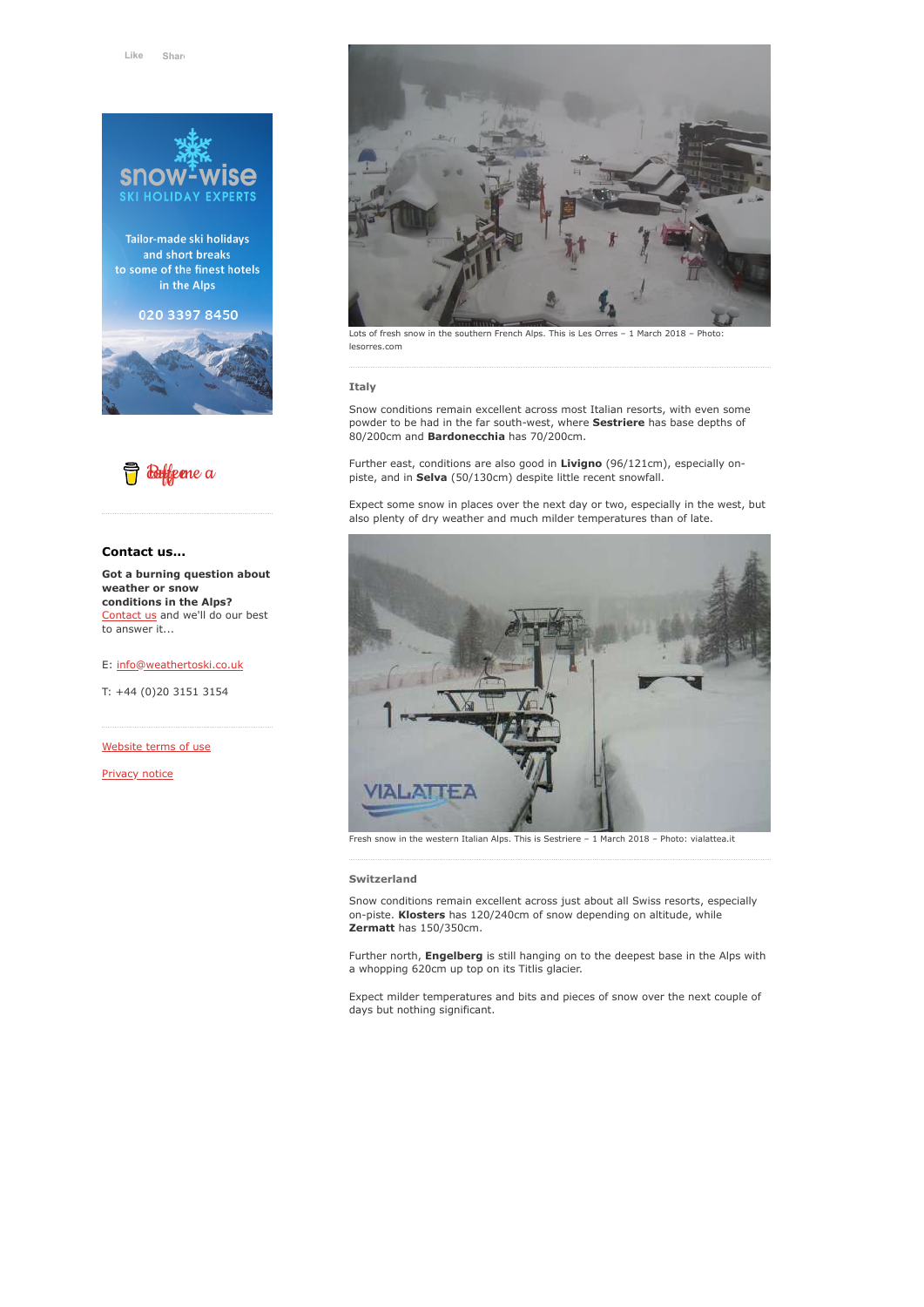

Snowing this morning in the Portes du Soleil. This is Les Crosets – 1 March 2018 – Photo: portesdusoleil.com

#### **Rest of Europe**

The Pyrenees have seen some new snow in recent day. In Andorra, **Soldeu** has base depths of 110/170cm and is offering some excellent skiing, especially onpiste.

Scotland has also seen plenty of snow, with deep powder in the eastern resorts, where **Glenshee** has 50/100cm. Watch out for some very cold and windy weather though, which may hamper lift operations over the next few days.

Scandinavia hasn't seen much snow in recent days but it has been very cold which means that conditions remain excellent, on-piste at least. Norway's **Hemsedal** has 175cm of settled snow up top, while Sweden's **Åre** has 102cm.



Deep snow at altitude in the French Pyrenees. This is Cauterets – 1 March 2018 – Photo: cauterets.com

# **USA**

Most Colorado resorts haven't seen a huge amount of snow in the last week and snow depths remain below par by and large. That said, there is still some decent skiing to be had on-piste with 122cm up top in **Vail** and 173cm at altitude in **Aspen**.

Over in California, significant snow is expected to fall in **Mammoth** (114/229cm) over the next few days, and will also move into Utah, albeit having lost some of its power. **Snowbird** is already skiing very well, however, with 30cm of fresh snow on Monday and an upper base measuring 224cm deep.

#### **Canada**

**Whistler** saw a decent fall of snow to low altitudes on Wednesday and now has an upper mountain base close to 300cm.

Further into the interior, the **Banff**/**Lake Louise** area is also skiing very well, with a little new snow earlier in the week and more flurries expected towards this weekend.